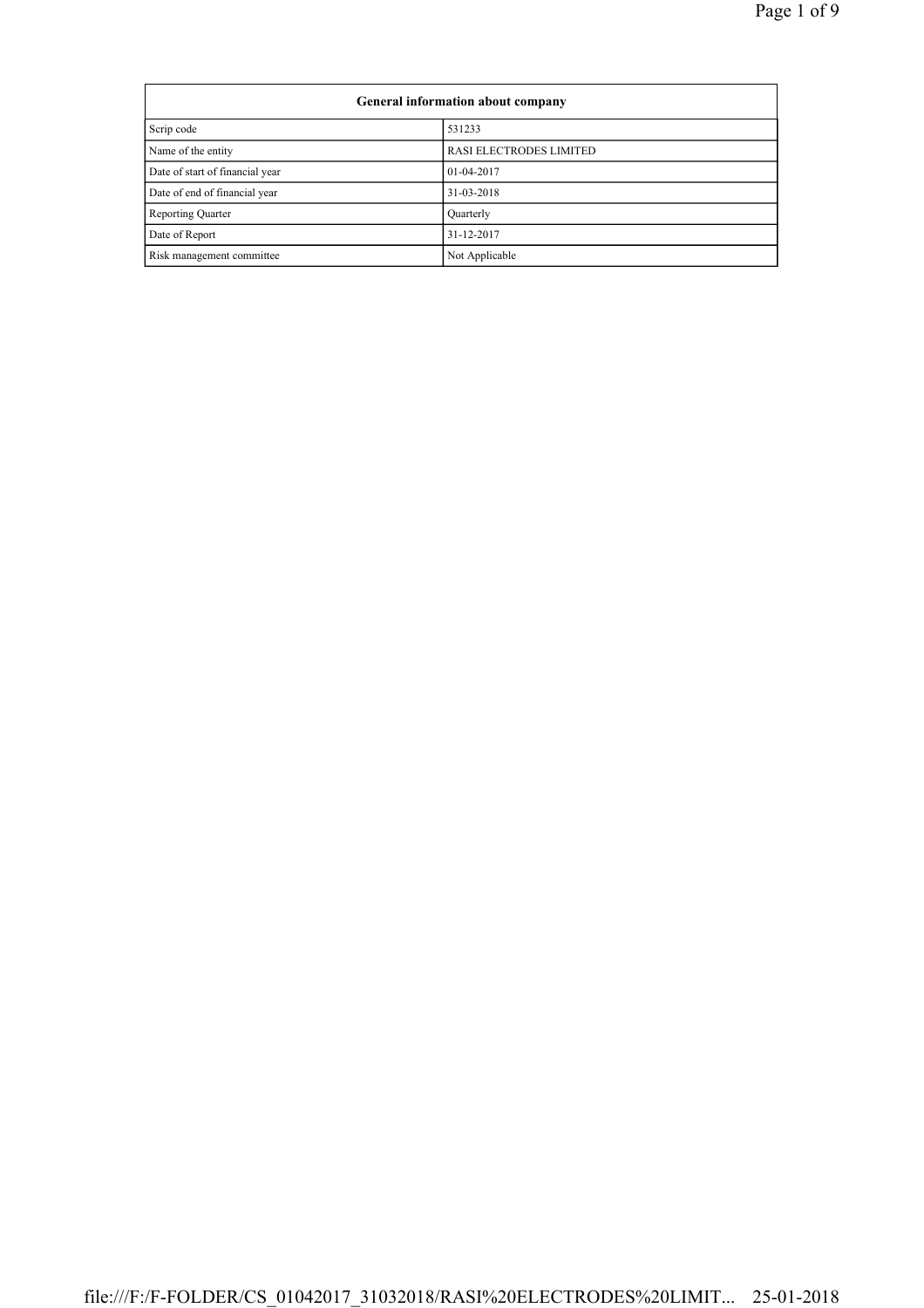| Annexure I                                                                                |  |  |
|-------------------------------------------------------------------------------------------|--|--|
| Annexure I to be submitted by listed entity on quarterly basis                            |  |  |
| I. Composition of Board of Directors                                                      |  |  |
| Disclosure of notes on composition of board of directors explanatory                      |  |  |
| Is there any change in information of board of directors compare to previous quarter   No |  |  |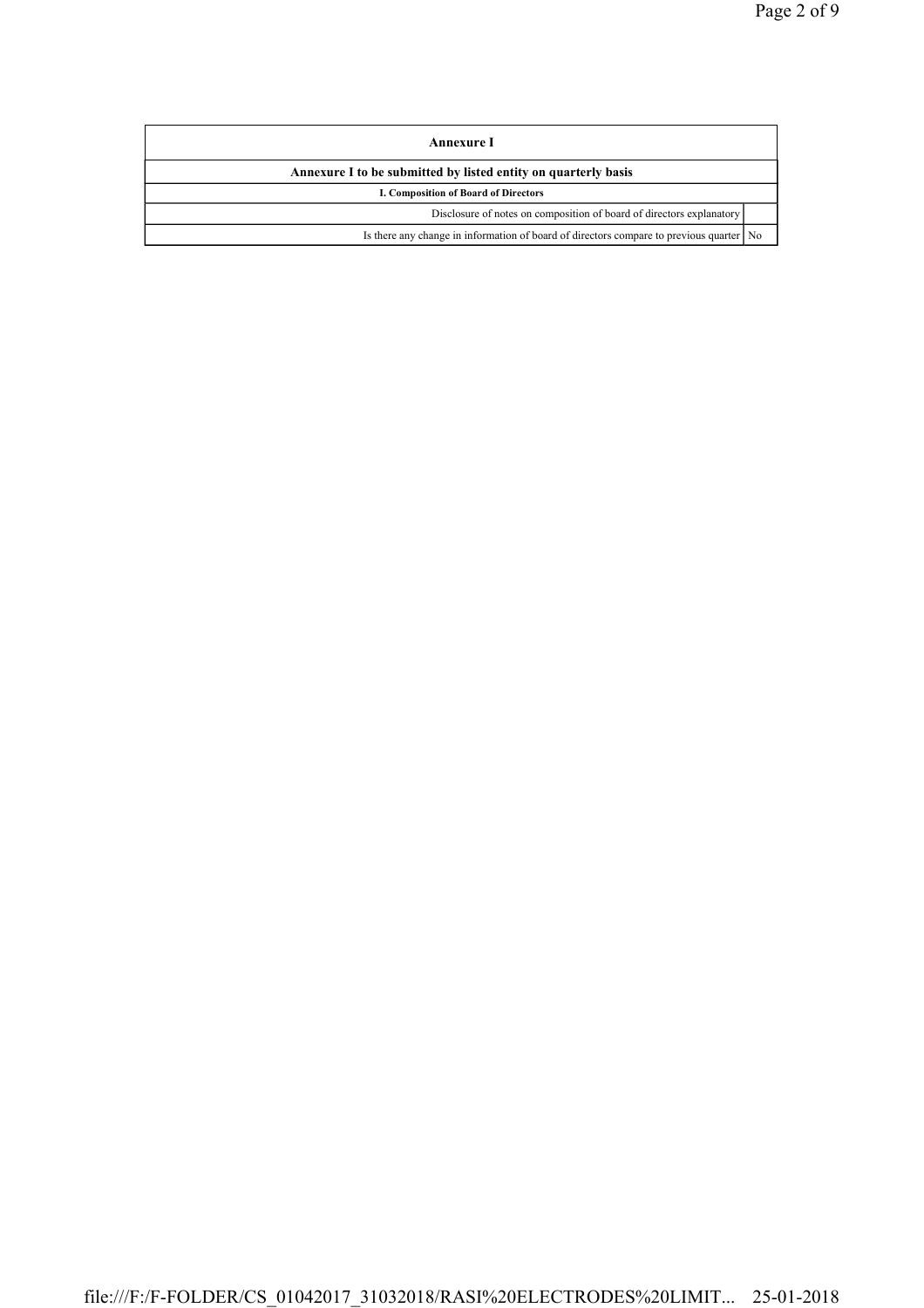| Annexure 1                                                                      |  |  |
|---------------------------------------------------------------------------------|--|--|
| <b>II. Composition of Committees</b>                                            |  |  |
| Disclosure of notes on composition of committees explanatory                    |  |  |
| Is there any change in information of committees compare to previous quarter No |  |  |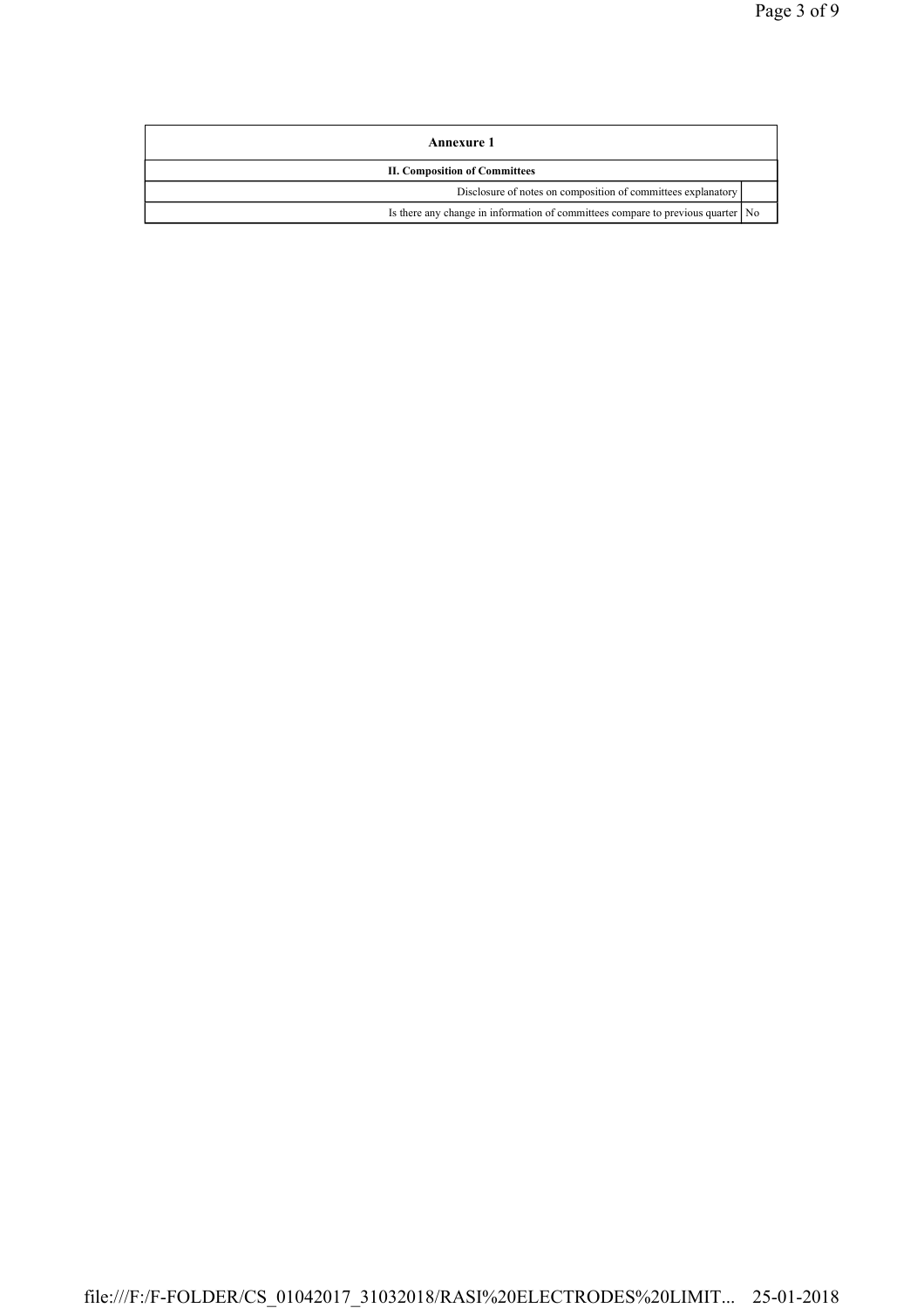|                | <b>Annexure 1</b>                                                |                                                       |                                                                |  |  |
|----------------|------------------------------------------------------------------|-------------------------------------------------------|----------------------------------------------------------------|--|--|
|                | <b>Annexure 1</b>                                                |                                                       |                                                                |  |  |
|                | <b>III. Meeting of Board of Directors</b>                        |                                                       |                                                                |  |  |
|                | Disclosure of notes on meeting of board of directors explanatory |                                                       |                                                                |  |  |
| <b>Sr</b>      | $Date(s)$ of meeting (if any) in the<br>previous quarter         | Date(s) of meeting (if any) in the<br>current quarter | Maximum gap between any two consecutive (in<br>number of days) |  |  |
| 1              | 14-08-2017                                                       |                                                       |                                                                |  |  |
| 2              | 14-09-2017                                                       |                                                       | 30                                                             |  |  |
| $\overline{3}$ | 28-09-2017                                                       |                                                       | 13                                                             |  |  |
| $\overline{4}$ |                                                                  | 14-12-2017                                            | 76                                                             |  |  |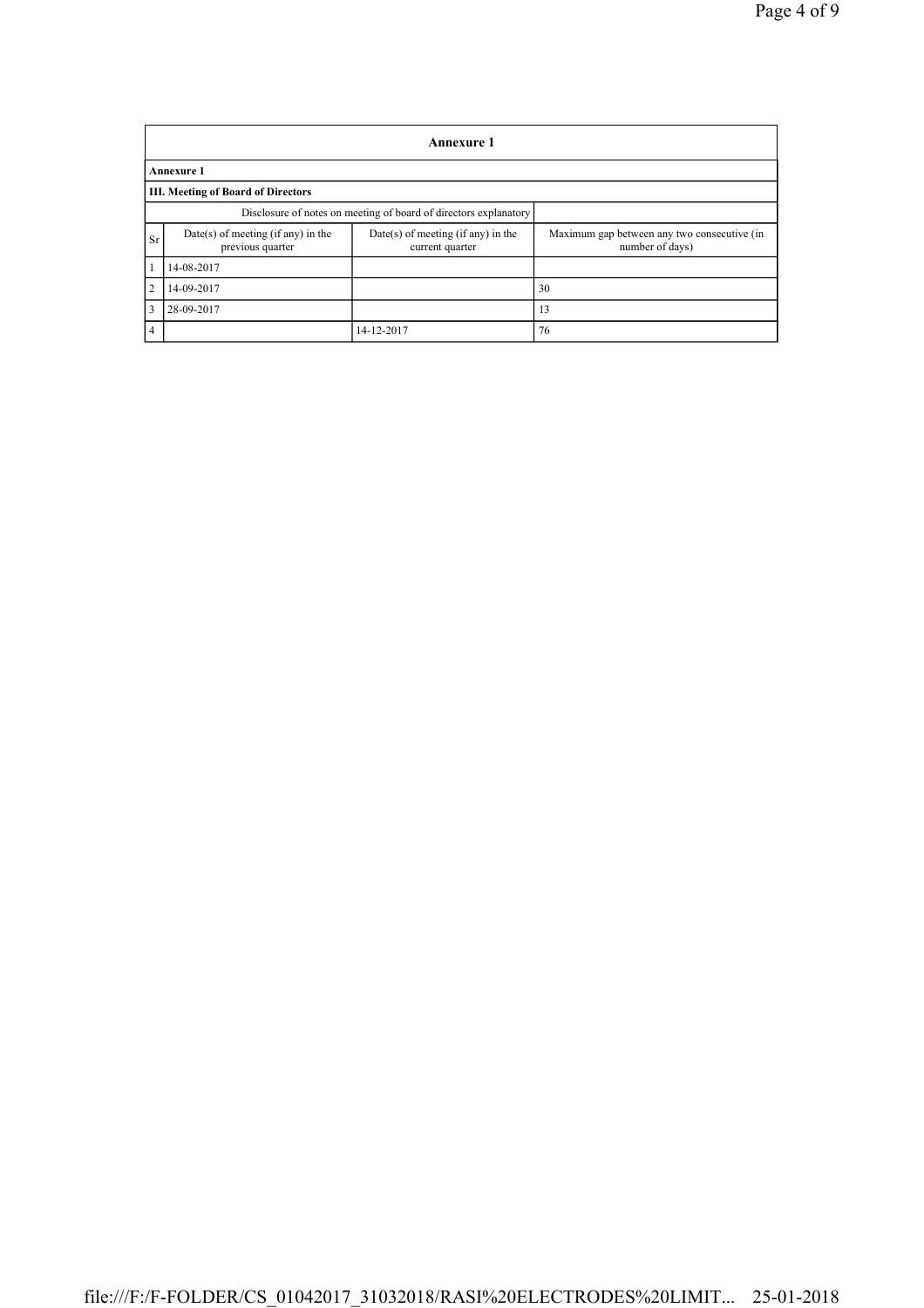| <b>Annexure 1</b> |                                                  |                                                                      |                                                     |                                           |                                                                      |                                                                               |                               |
|-------------------|--------------------------------------------------|----------------------------------------------------------------------|-----------------------------------------------------|-------------------------------------------|----------------------------------------------------------------------|-------------------------------------------------------------------------------|-------------------------------|
|                   | <b>IV. Meeting of Committees</b>                 |                                                                      |                                                     |                                           |                                                                      |                                                                               |                               |
|                   |                                                  |                                                                      |                                                     |                                           |                                                                      | Disclosure of notes on meeting of committees explanatory                      |                               |
| <b>Sr</b>         | Name of<br>Committee                             | Date(s) of<br>meeting of the<br>committee in the<br>relevant quarter | Whether<br>requirement of<br>Ouorum met<br>(Yes/No) | Requirement of<br>Quorum met<br>(details) | Date(s) of<br>meeting of the<br>committee in the<br>previous quarter | Maximum gap<br>between any two<br>consecutive meetings<br>(in number of days) | Name of<br>other<br>committee |
|                   | <b>Audit Committee</b>                           | 14-12-2017                                                           | Yes                                                 | All members<br>were present               | 14-09-2017                                                           | 90                                                                            |                               |
| $\overline{2}$    | <b>Audit Committee</b>                           |                                                                      | Yes                                                 | All members<br>were present               | 14-08-2017                                                           |                                                                               |                               |
| $\overline{3}$    | <b>Stakeholders</b><br>Relationship<br>Committee | 14-12-2017                                                           | Yes                                                 | All members<br>were present               | 14-08-2017                                                           | 121                                                                           |                               |
| $\overline{4}$    | Nomination and<br>remuneration<br>committee      | 14-12-2017                                                           | Yes                                                 | All members<br>were present               | 14-08-2017                                                           | 121                                                                           |                               |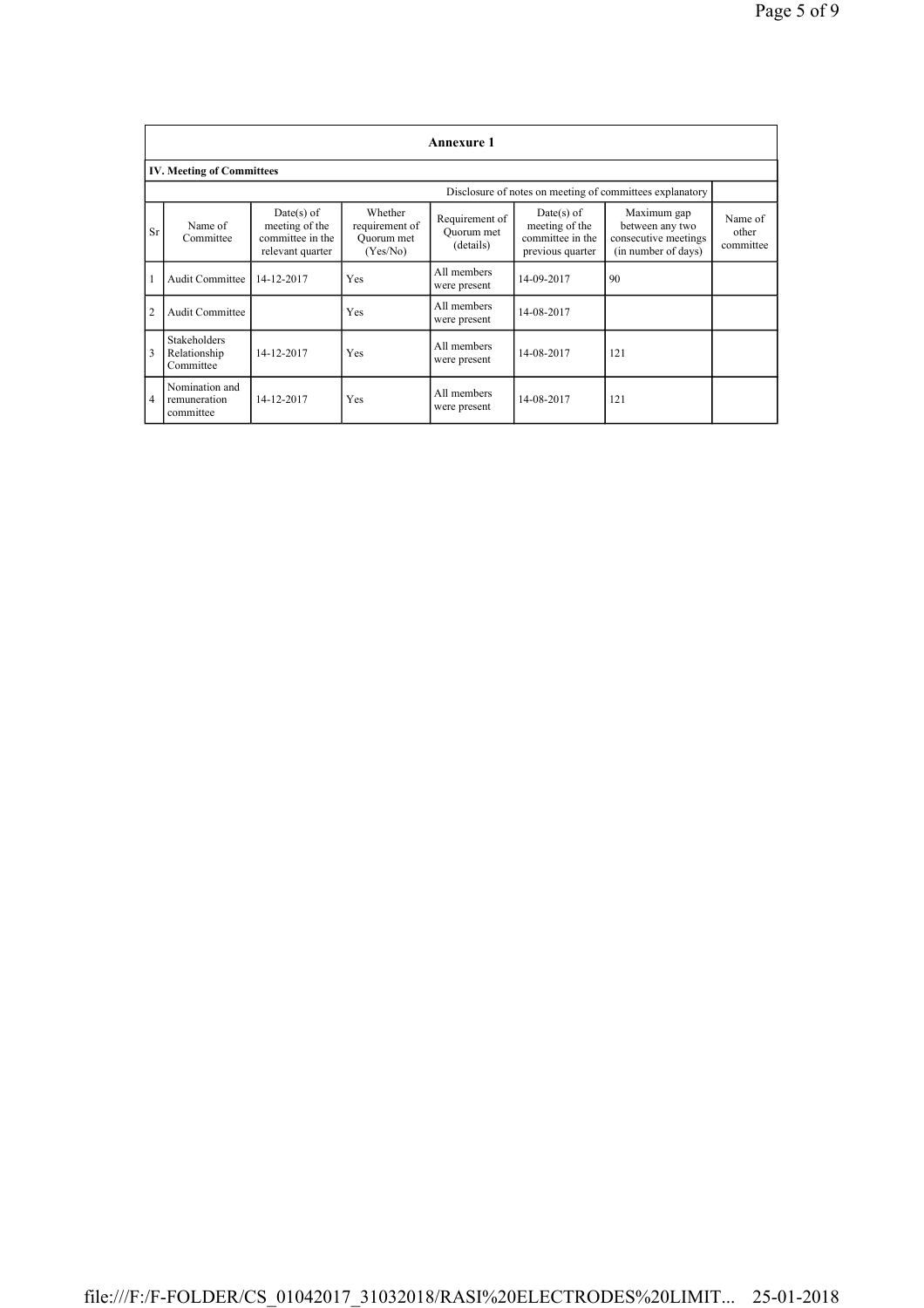|                               | Annexure 1                                                                                                |                                  |                                                                    |  |
|-------------------------------|-----------------------------------------------------------------------------------------------------------|----------------------------------|--------------------------------------------------------------------|--|
| V. Related Party Transactions |                                                                                                           |                                  |                                                                    |  |
| Sr                            | Subject                                                                                                   | Compliance status<br>(Yes/No/NA) | If status is "No" details of non-<br>compliance may be given here. |  |
|                               | Whether prior approval of audit committee obtained                                                        | Yes                              |                                                                    |  |
| $\overline{2}$                | Whether shareholder approval obtained for material RPT                                                    | NA                               |                                                                    |  |
| $\overline{3}$                | Whether details of RPT entered into pursuant to omnibus approval<br>have been reviewed by Audit Committee | <b>NA</b>                        |                                                                    |  |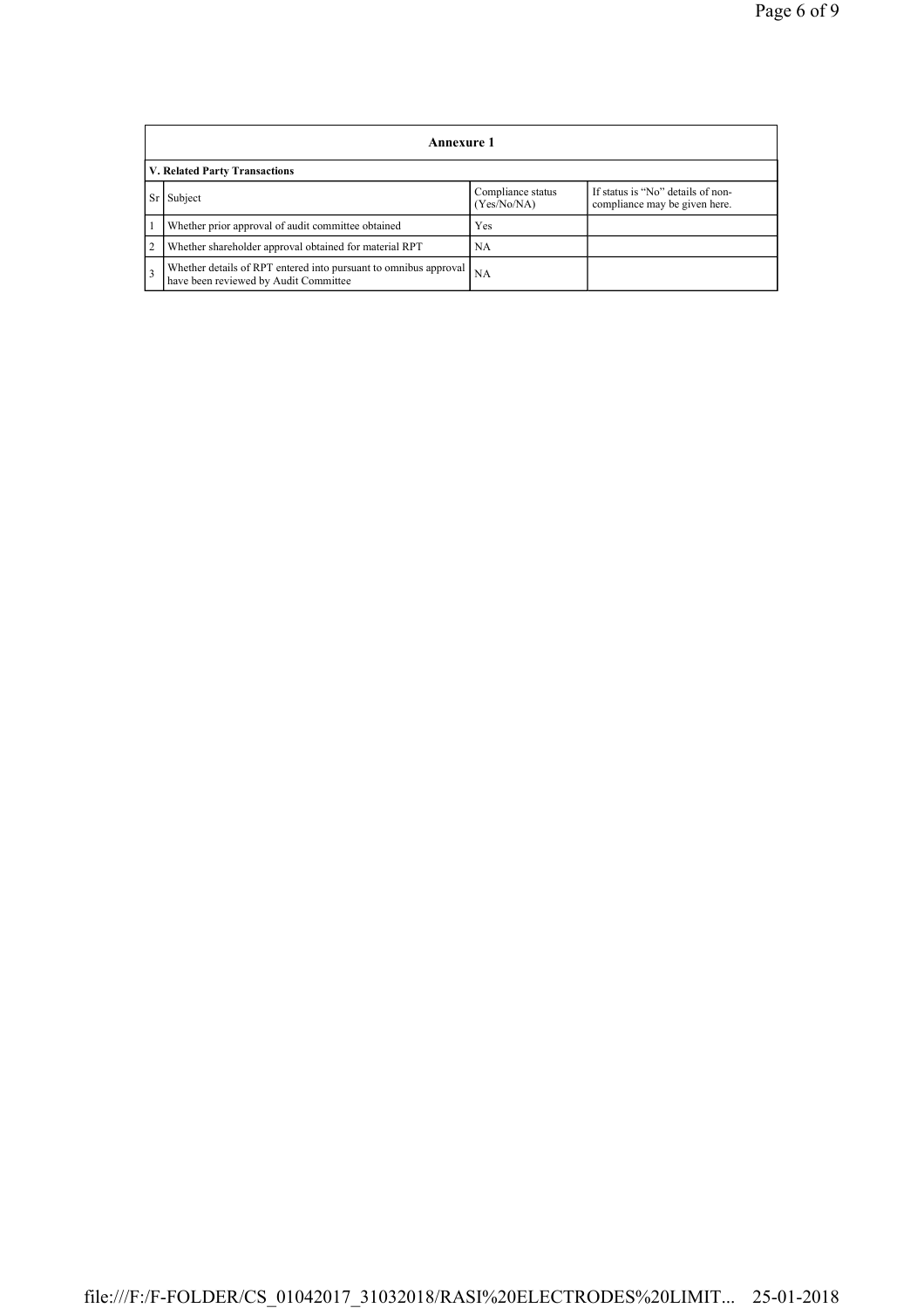|                | <b>Annexure 1</b>                                                                                                                                                                                               |                               |  |  |  |
|----------------|-----------------------------------------------------------------------------------------------------------------------------------------------------------------------------------------------------------------|-------------------------------|--|--|--|
|                | <b>VI. Affirmations</b>                                                                                                                                                                                         |                               |  |  |  |
|                | Sr Subject                                                                                                                                                                                                      | Compliance status<br>(Yes/No) |  |  |  |
|                | The composition of Board of Directors is in terms of SEBI (Listing obligations and disclosure requirements)<br>Regulations, 2015                                                                                | Yes                           |  |  |  |
| $\overline{2}$ | The composition of the following committees is in terms of SEBI(Listing obligations and disclosure<br>requirements) Regulations, 2015 a. Audit Committee                                                        | Yes                           |  |  |  |
| $\mathbf{3}$   | The composition of the following committees is in terms of SEBI(Listing obligations and disclosure<br>requirements) Regulations, 2015. b. Nomination & remuneration committee                                   | Yes                           |  |  |  |
| $\overline{4}$ | The composition of the following committees is in terms of SEBI(Listing obligations and disclosure<br>requirements) Regulations, 2015. c. Stakeholders relationship committee                                   | Yes                           |  |  |  |
| 5              | The composition of the following committees is in terms of SEBI(Listing obligations and disclosure<br>requirements) Regulations, 2015. d. Risk management committee (applicable to the top 100 listed entities) | <b>NA</b>                     |  |  |  |
| 6              | The committee members have been made aware of their powers, role and responsibilities as specified in SEBI<br>(Listing obligations and disclosure requirements) Regulations, 2015.                              | Yes                           |  |  |  |
| $\overline{7}$ | The meetings of the board of directors and the above committees have been conducted in the manner as specified<br>in SEBI (Listing obligations and disclosure requirements) Regulations, 2015.                  | Yes                           |  |  |  |
| 8              | This report and/or the report submitted in the previous quarter has been placed before Board of Directors.                                                                                                      | Yes                           |  |  |  |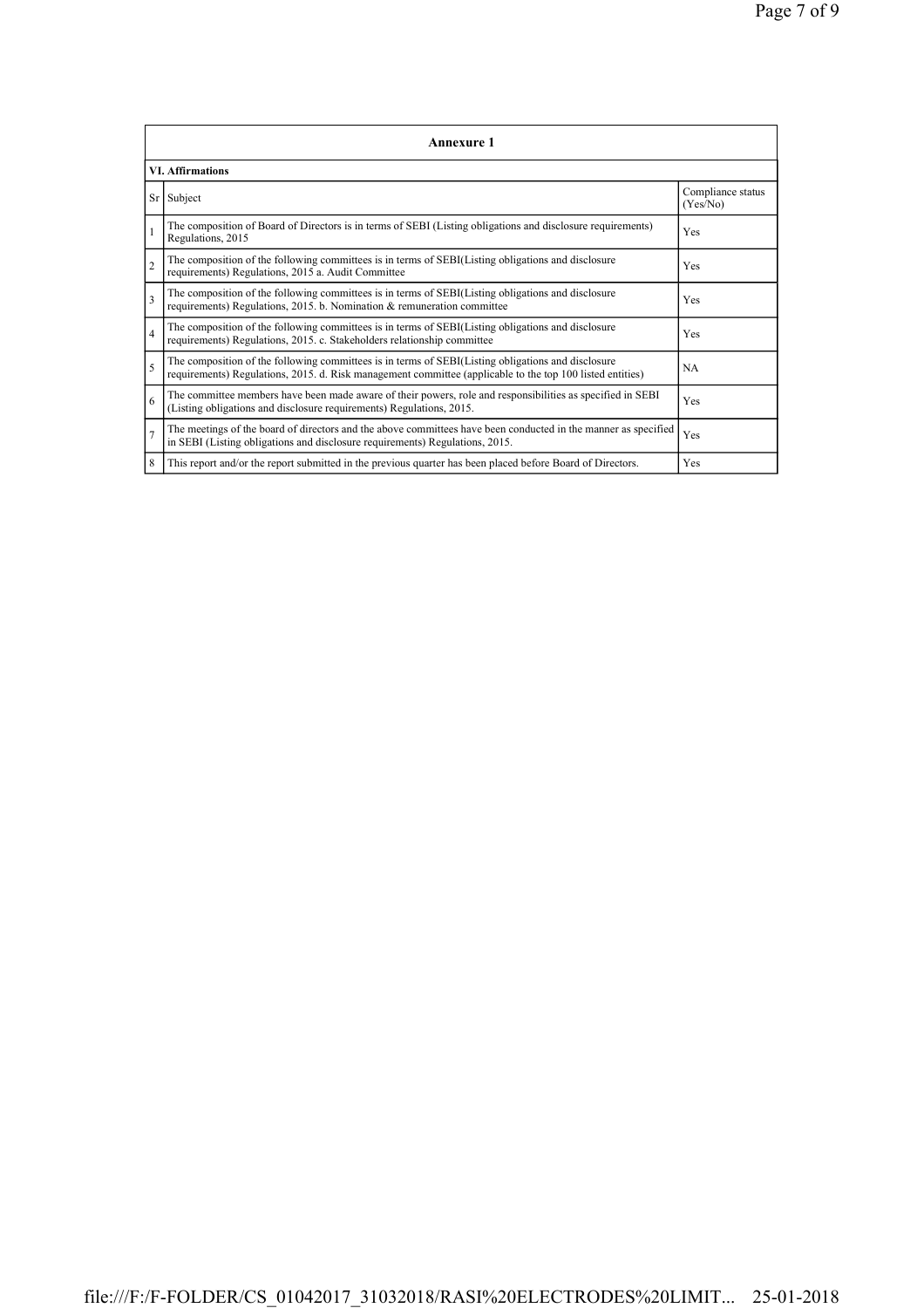| <b>Signatory Details</b> |                           |
|--------------------------|---------------------------|
| Name of signatory        | <b>B POPATLAL KOTHARI</b> |
| Designation of person    | <b>Managing Director</b>  |
| Place                    | <b>CHENNAI</b>            |
| Date                     | $10-01-2018$              |